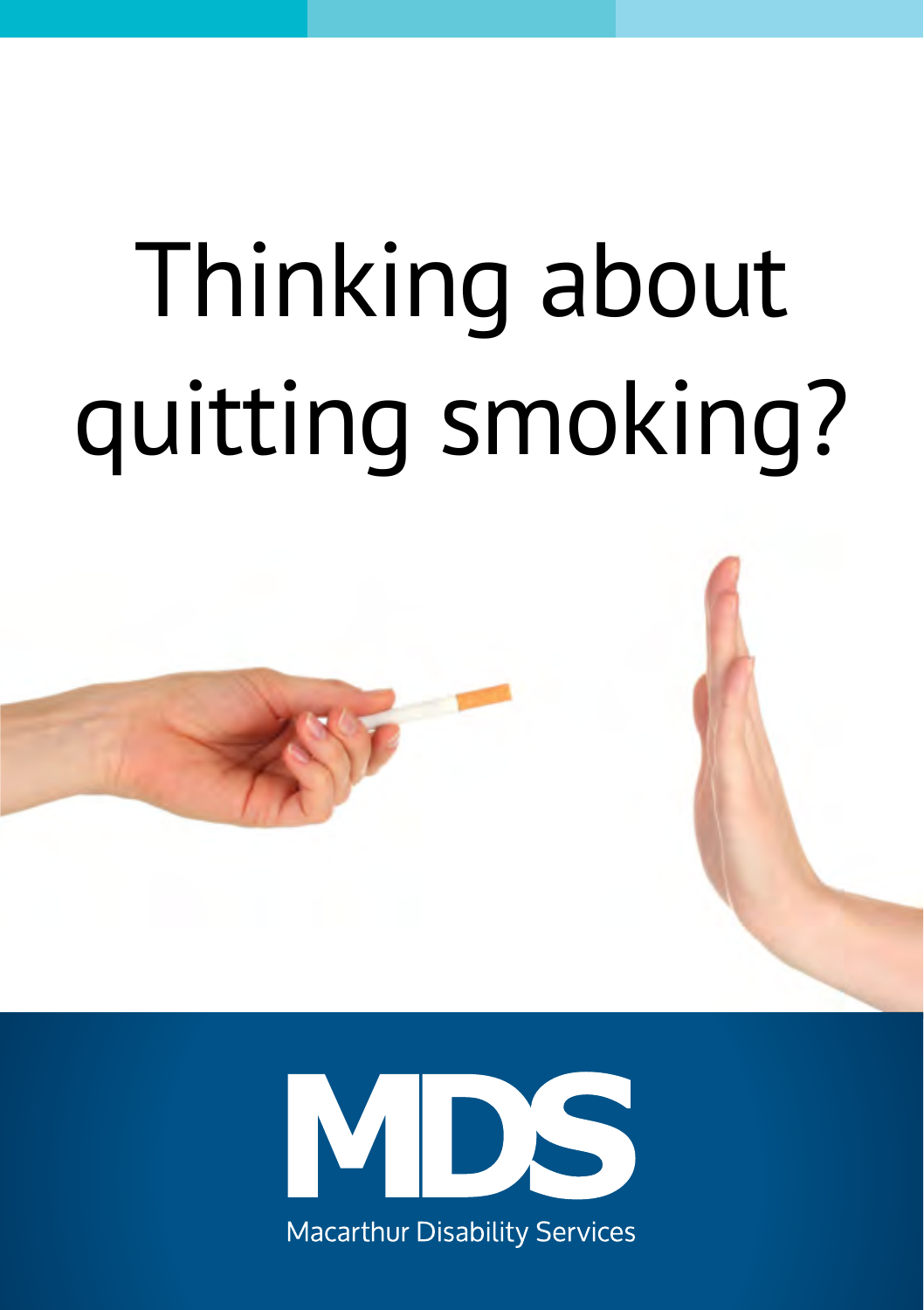# **Smoking is bad for your body and health**

• Smoking can give you cancer. Cancer makes you very sick. Or you could die sooner from the cancer.



- Smoking makes it hard to breathe and makes you cough a lot.
- Because it fills your lungs with black liquid.



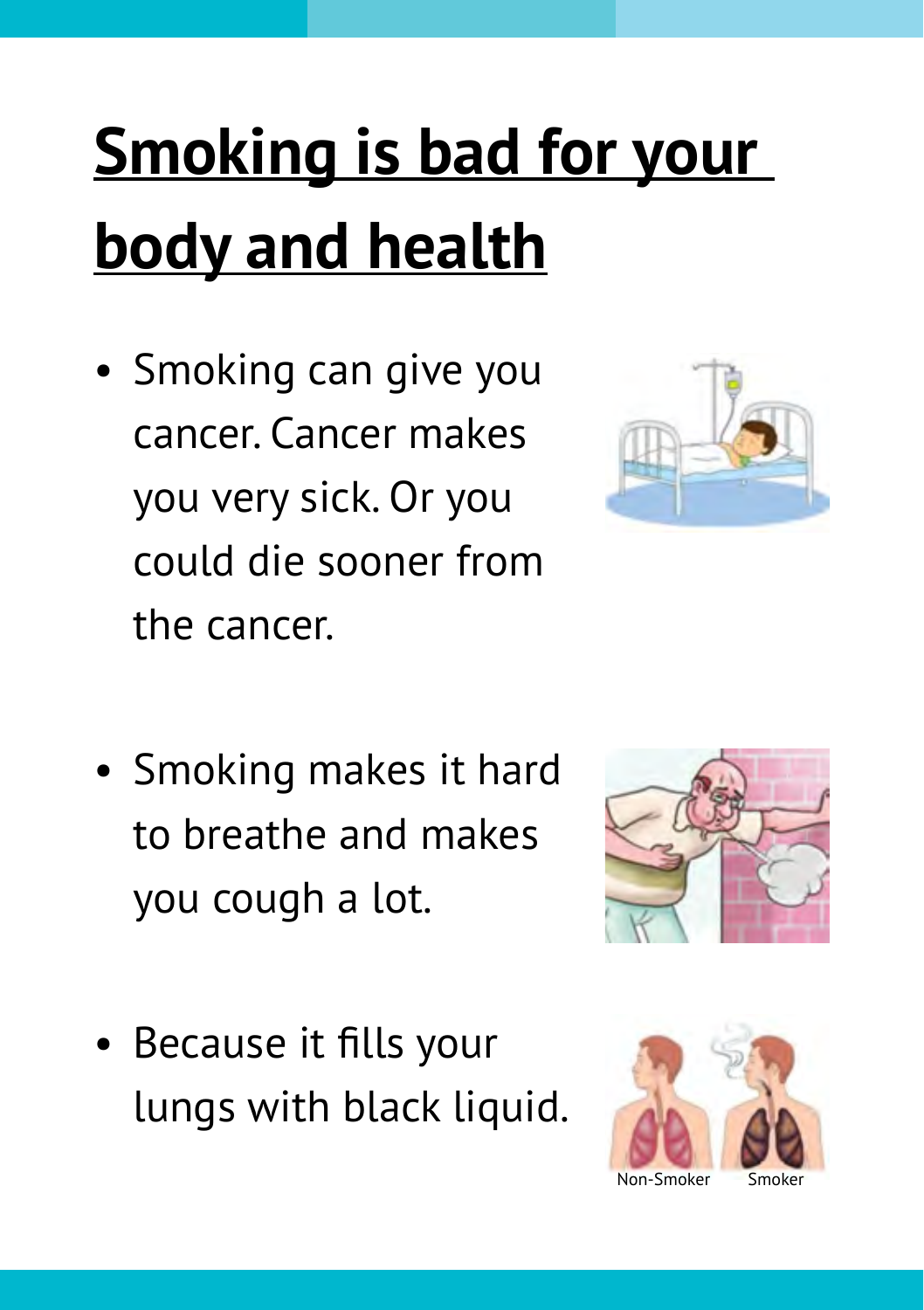- • Smoking can make your heart very weak and you can have a heart attack. A heart attack is very serious and it has killed lots of people.
- If you smoke you can also make other people very sick.
- These people might be your friends and family.





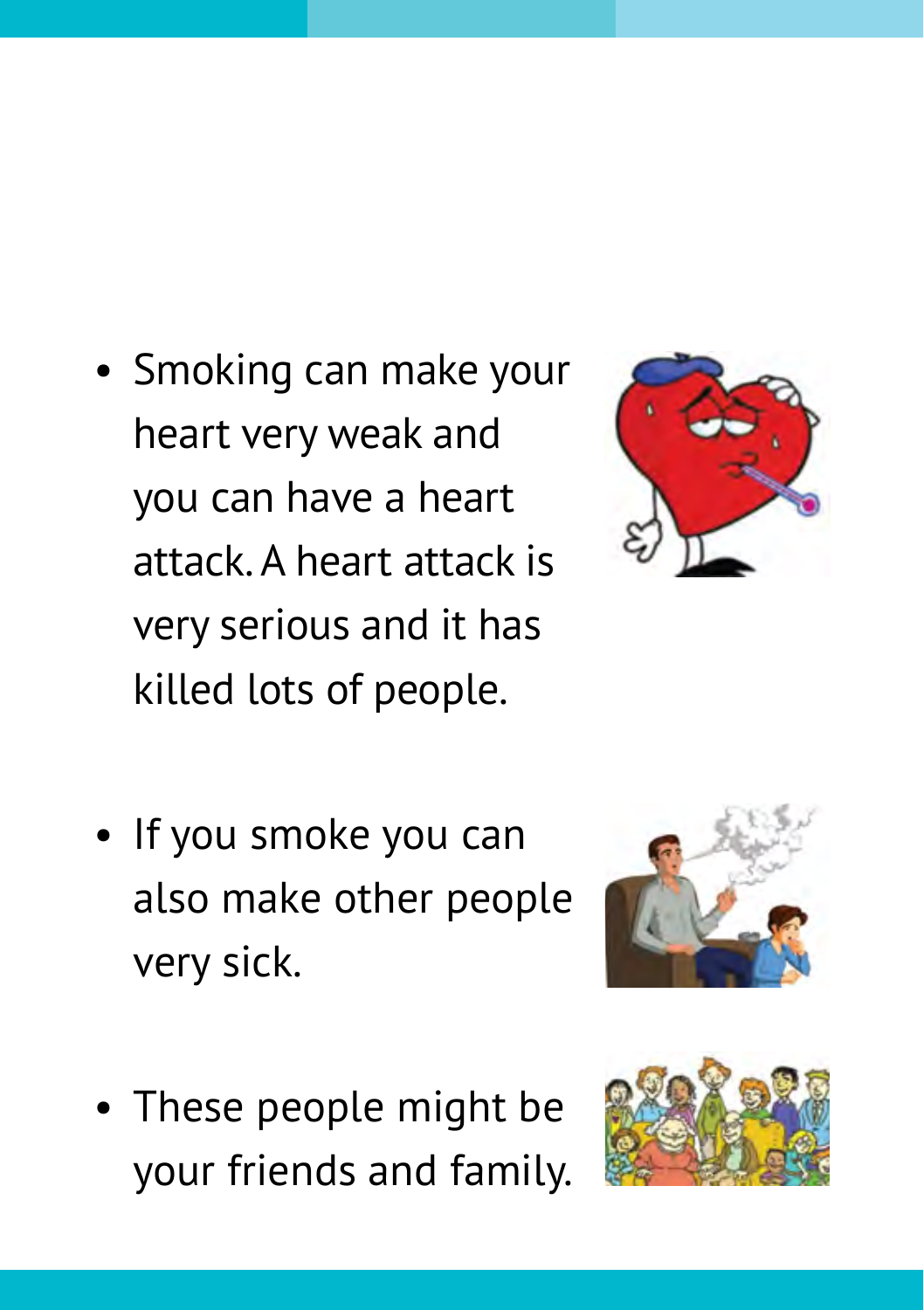- Smoking makes your fingers yellow and your skin wrinkly.
- Smoking makes your breath and clothes smelly.
- • You are not allowed to smoke in lots of places. These places could be restaurants, RSLs, clubs, shopping centres, schools and your workplace.





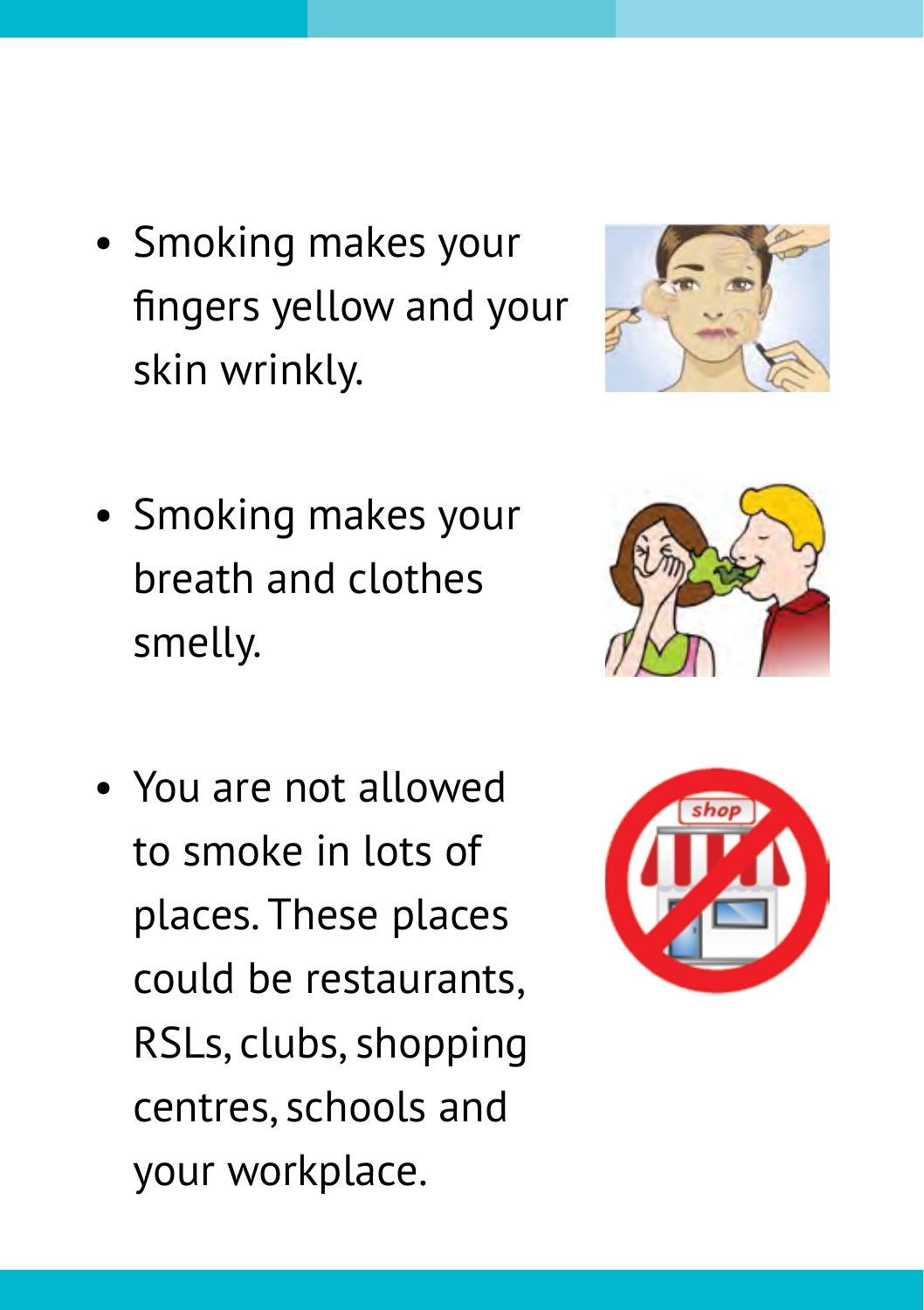• Some people do not like to be near people who smoke.



# **If you quit smoking you may live a longer and healthier life**

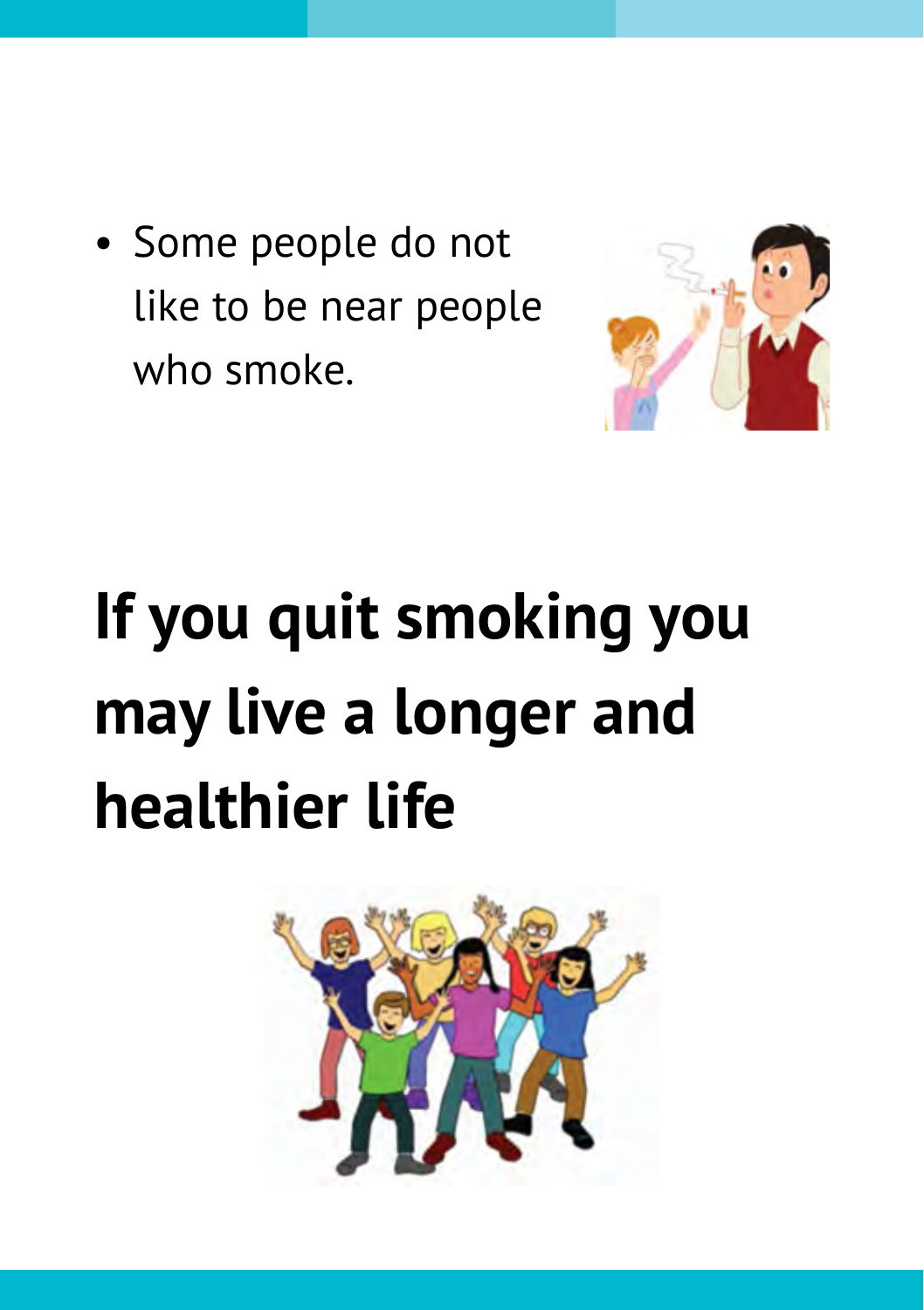## **Why do I want to quit smoking?**

|  | For myself |
|--|------------|
|--|------------|

 $\Box$  To keep my friends and family safe

 $\Box$  To feel better

 $\Box$  To improve my health

To save money

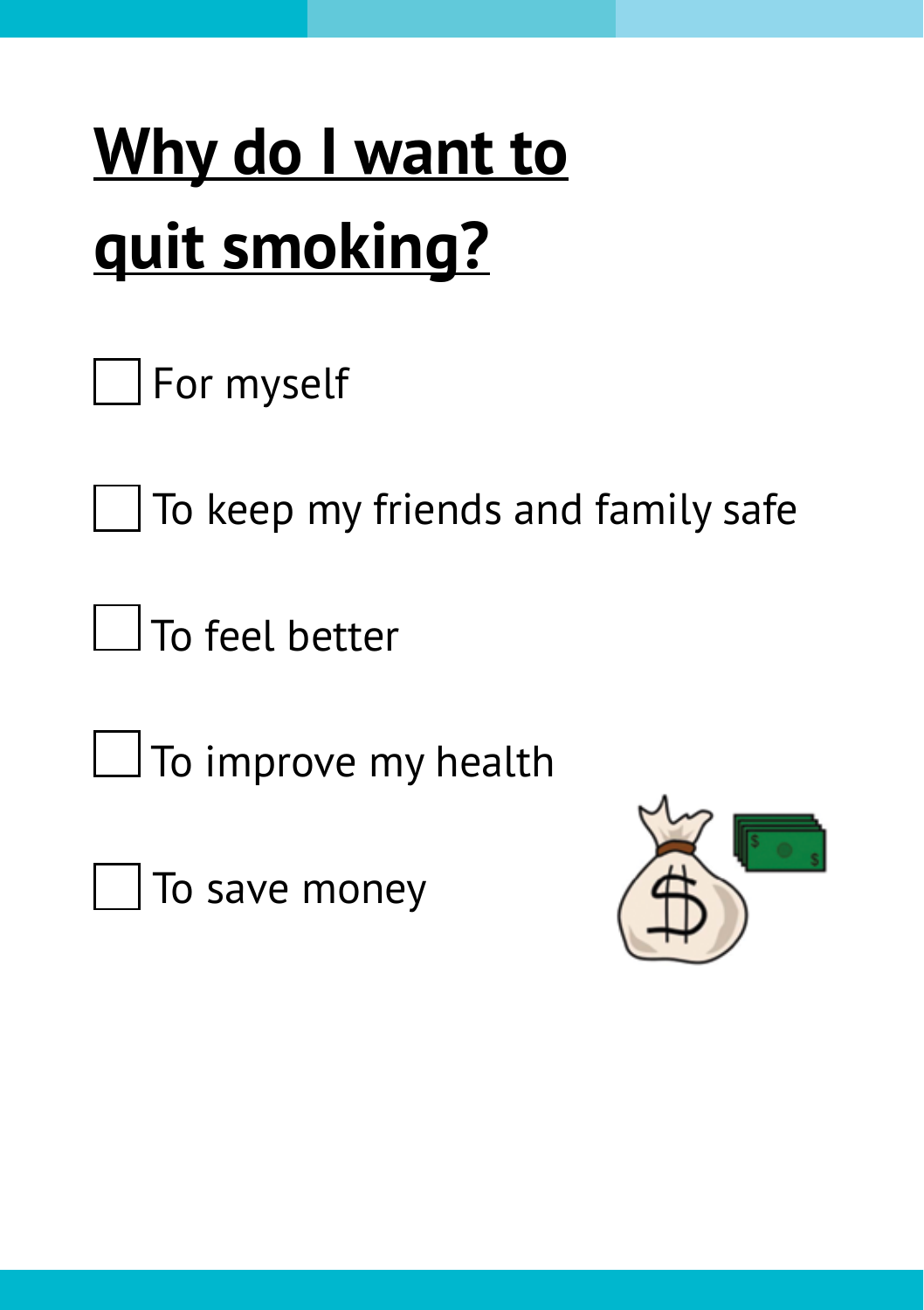#### **What should I do first?**

1. Set a goal

When do you want to quit smoking?

**I want to quit smoking by this date**

#### **Who should I talk to?**



Family, friends and carers

Support workers from **Quitline**, call them on: **13 7848**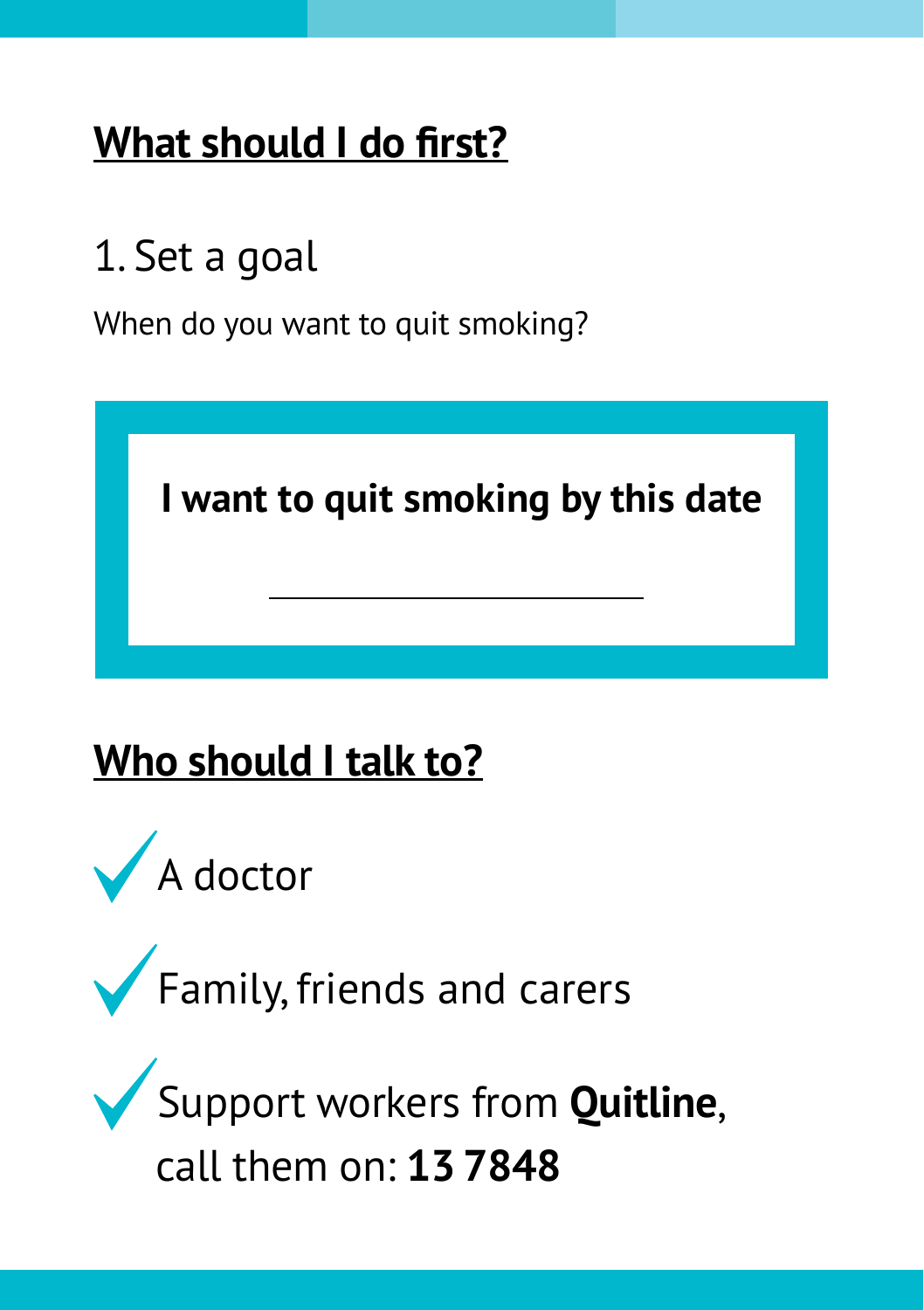#### **What makes me want to smoke?**

- When I'm with friends or family
- When I drink coffee or tea



- When I drink alcohol
- When I am sad
- U When I am angry

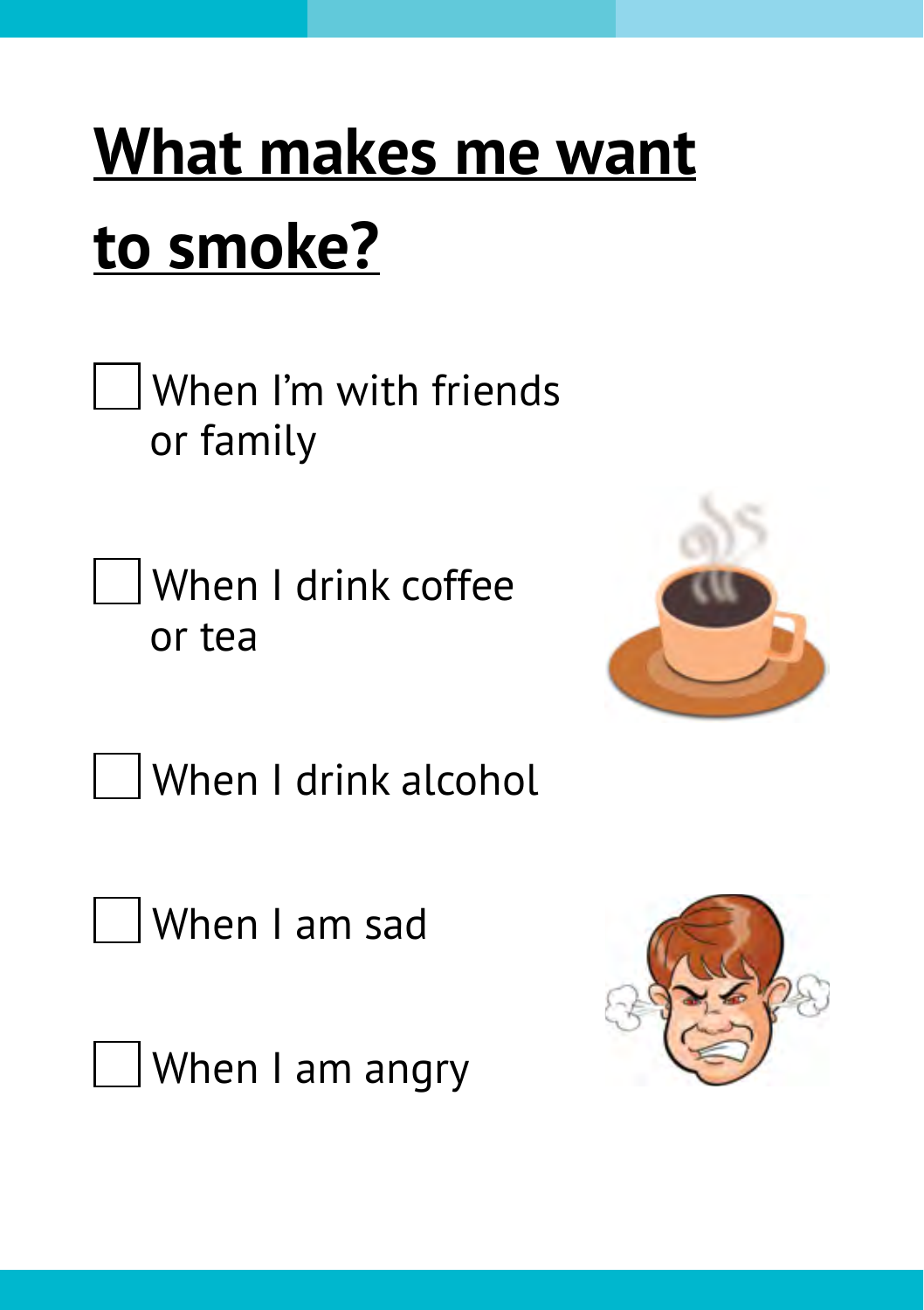When I am bored

When I want to be cool or to fit in



I do not know

 $\bigsqcup$  When I finish eating

When I wake up



 $\Box$  Before I go to bed



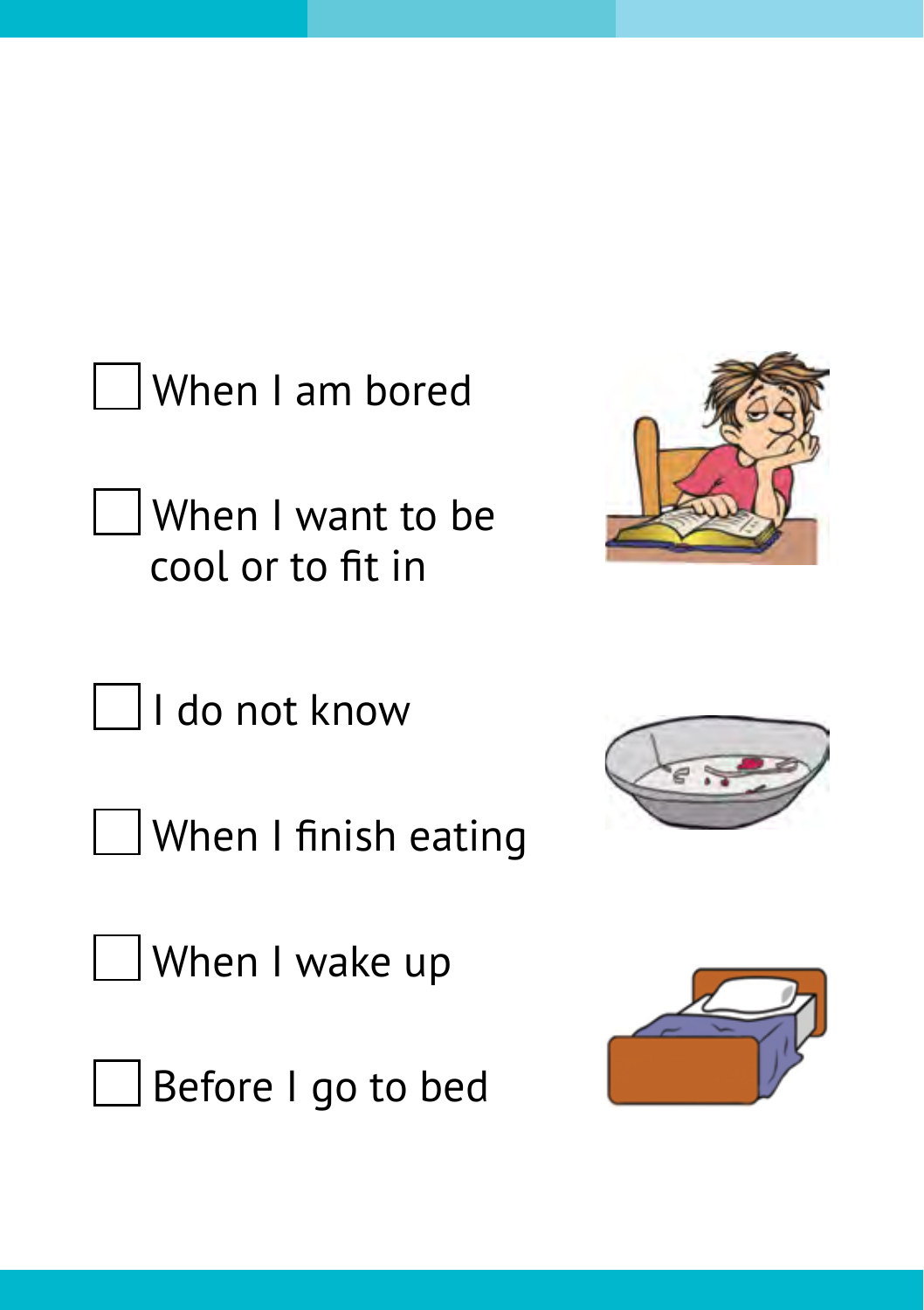#### **What will help me to stop smoking?**

- Medications (see your doctor to talk to them about the different ones).
- Support from friends, family, your doctor and the Quitline on 13 7848.
- Stay away from people who smoke.

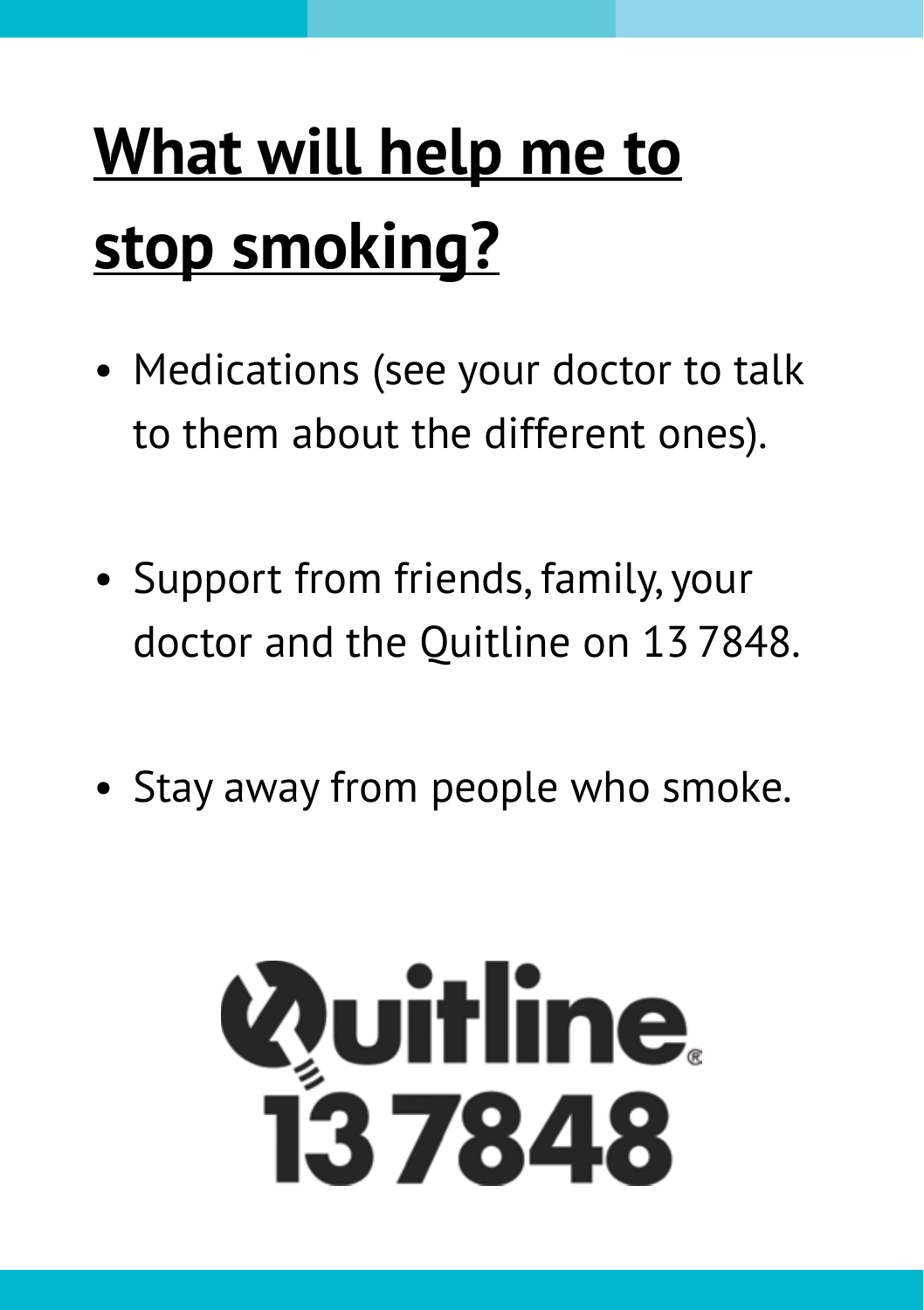# **What should I do now that I have quit?**

- Throw away all my smoke packets.
- Throw away all my lighters and matches.
- • Clean my house and room so it doesn't smell like smoke.



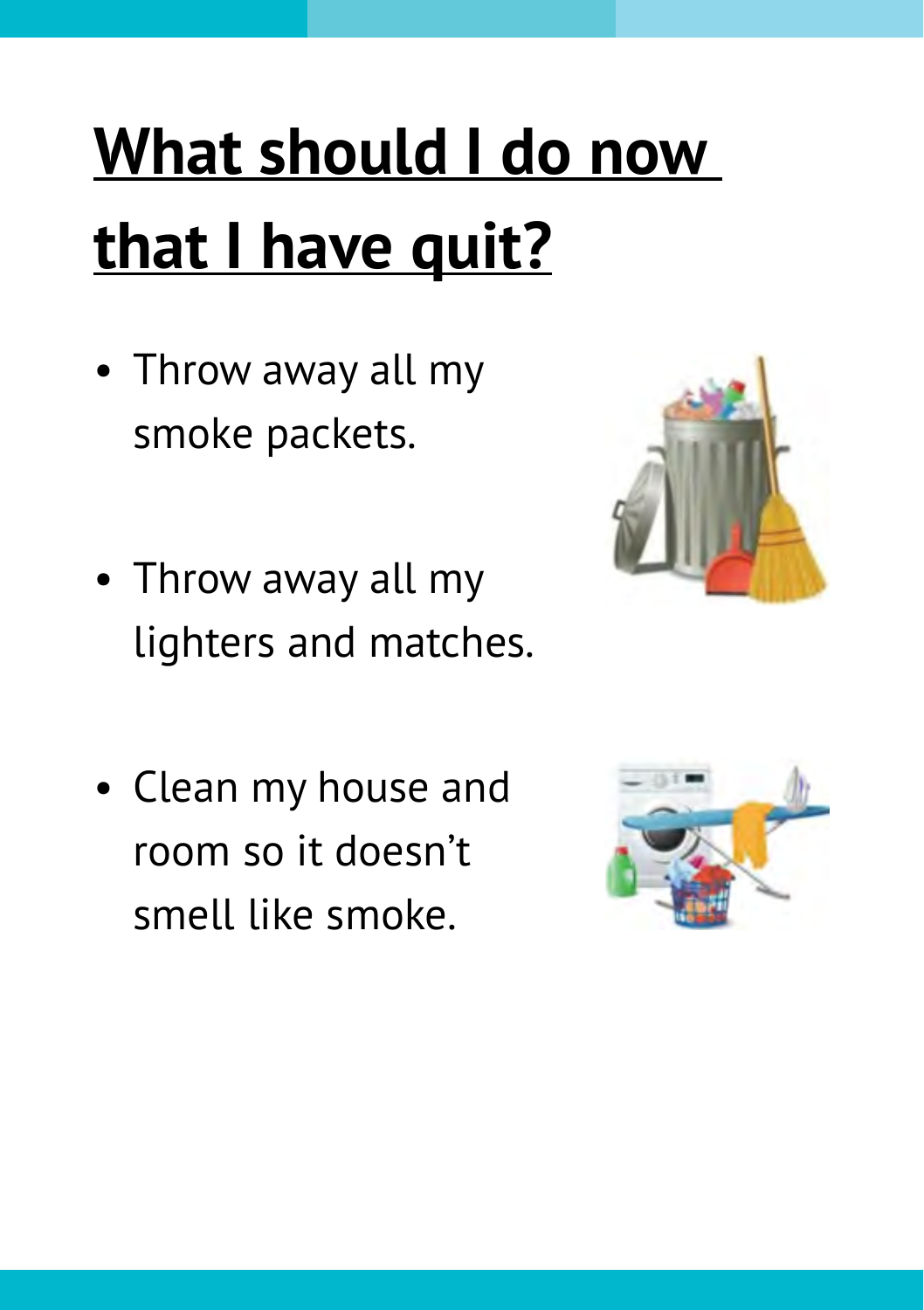#### **Who will help me?**

- • Friends, family, carers
- • People you work with
- Your doctor
- • Support workers from **Quitline**, call them on **13 7848**



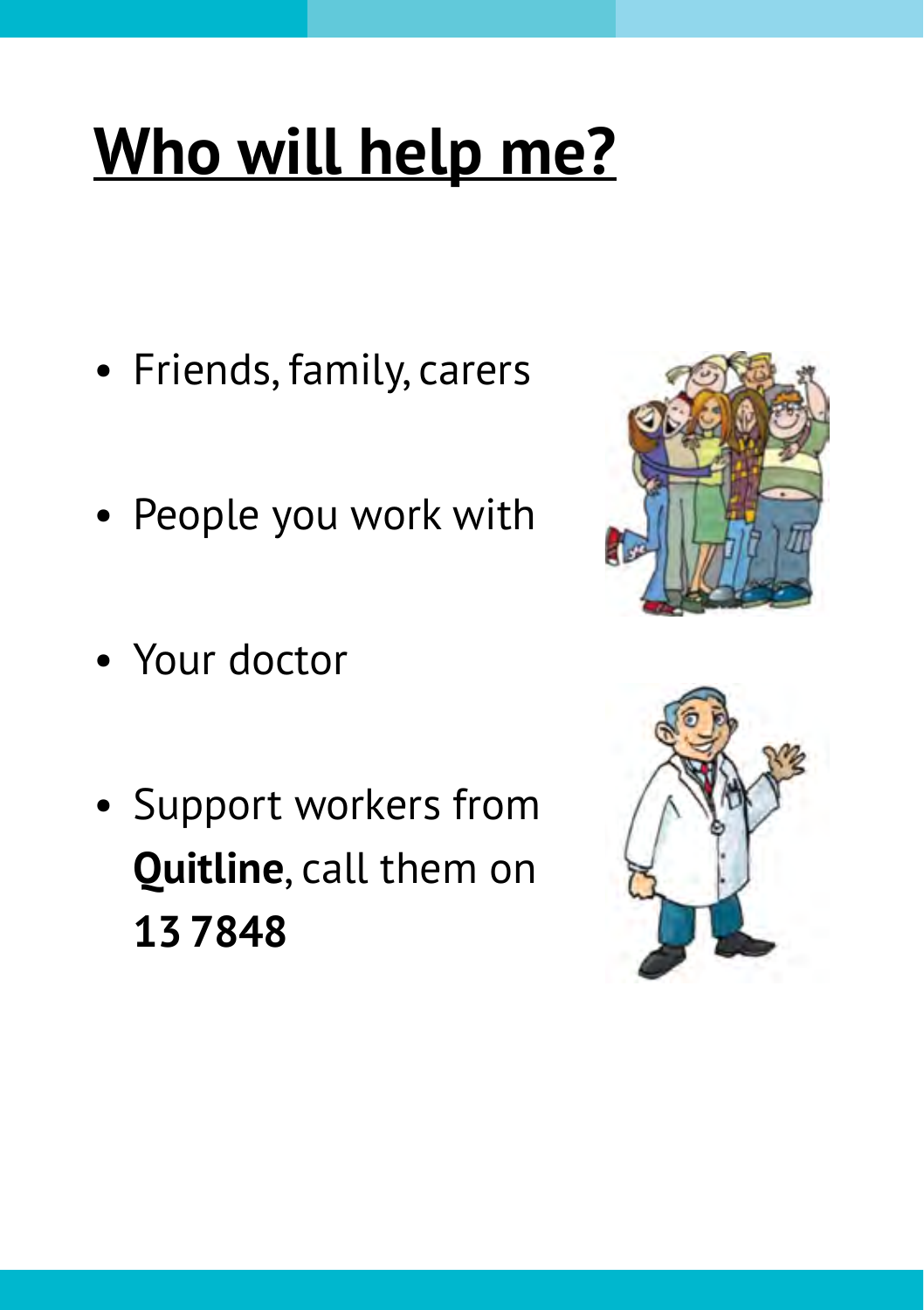#### **What should I say to my friends and family?**

- That I have stopped smoking.
- Please do not smoke around me.
- Please do not ask me to smoke with you.

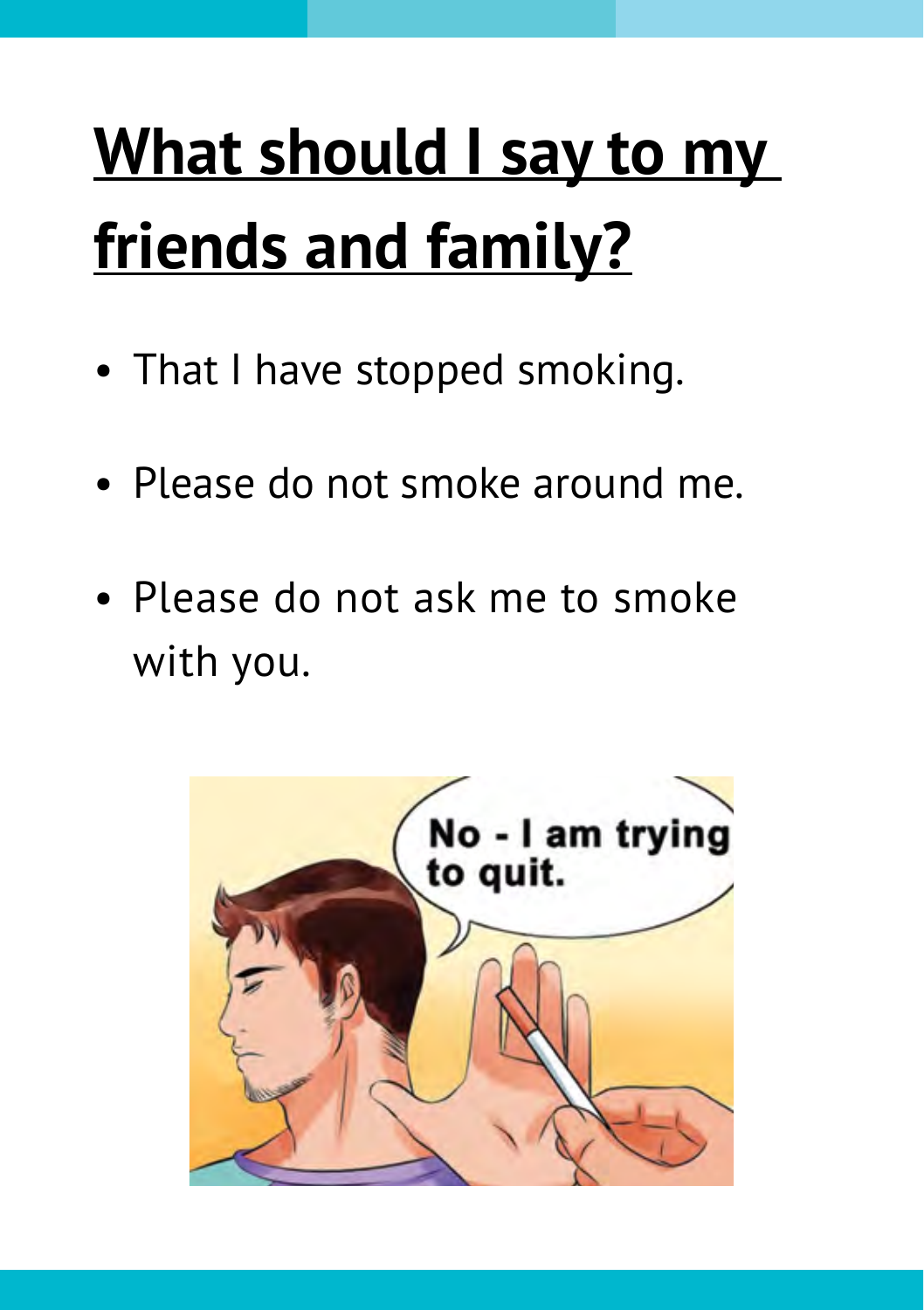## **What to expect after quitting smoking**

- You might feel sad, angry, tired, hungry, sick and sweaty.
- You might have these feelings for a while. They will go away.
- You may feel like you want to smoke after quitting. But it is important to do other things to forget about smoking.

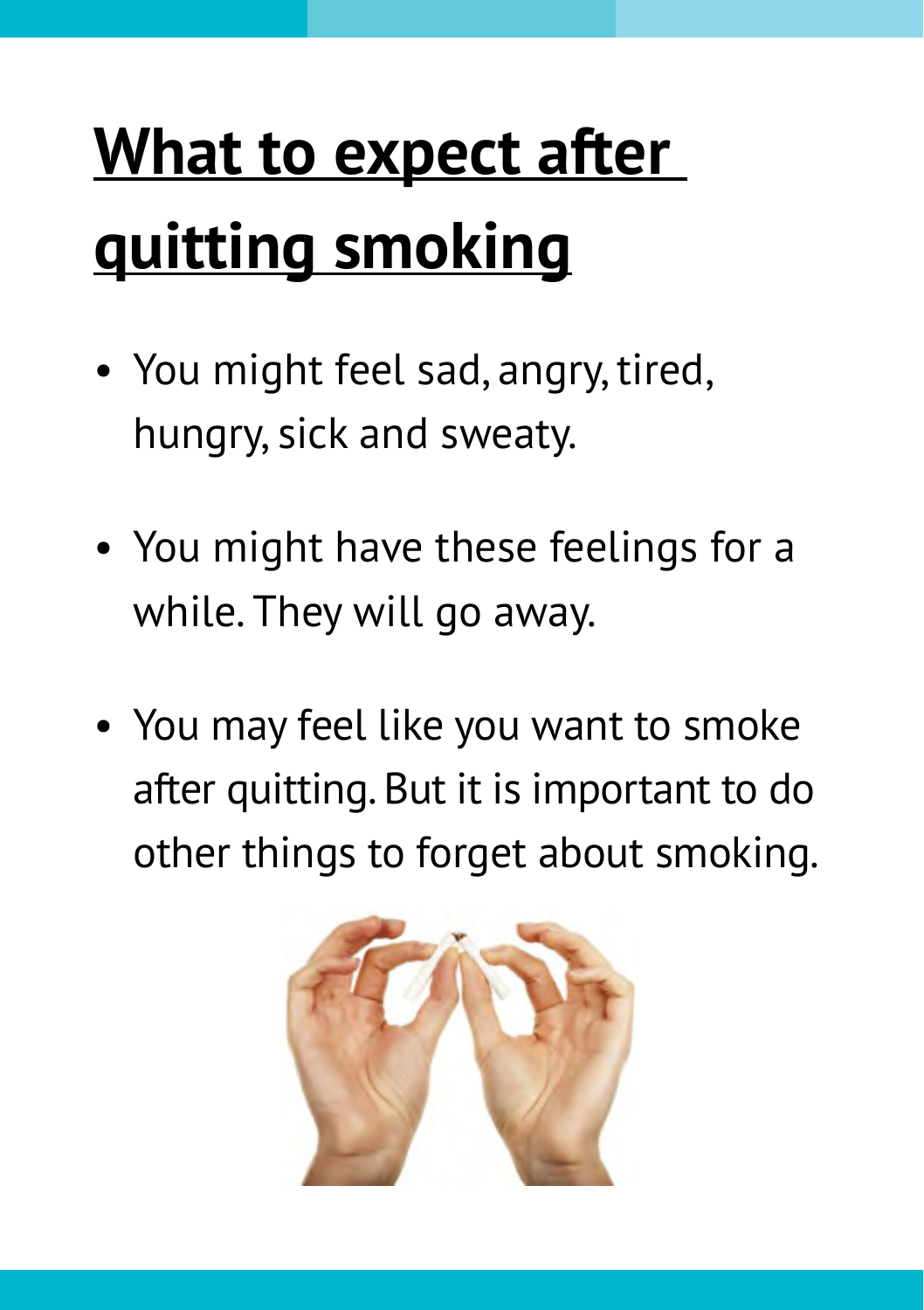# **It is important to do other things to make you forget about smoking**

- Go for a walk or run
- Listen to music
- • Have a bath
- Drink water
- Get a massage
- Play a game
- • Read a book
- • Exercise
- • Dance
- Talk to friends or family
- • Cook
- Eat some fruit or vegetables





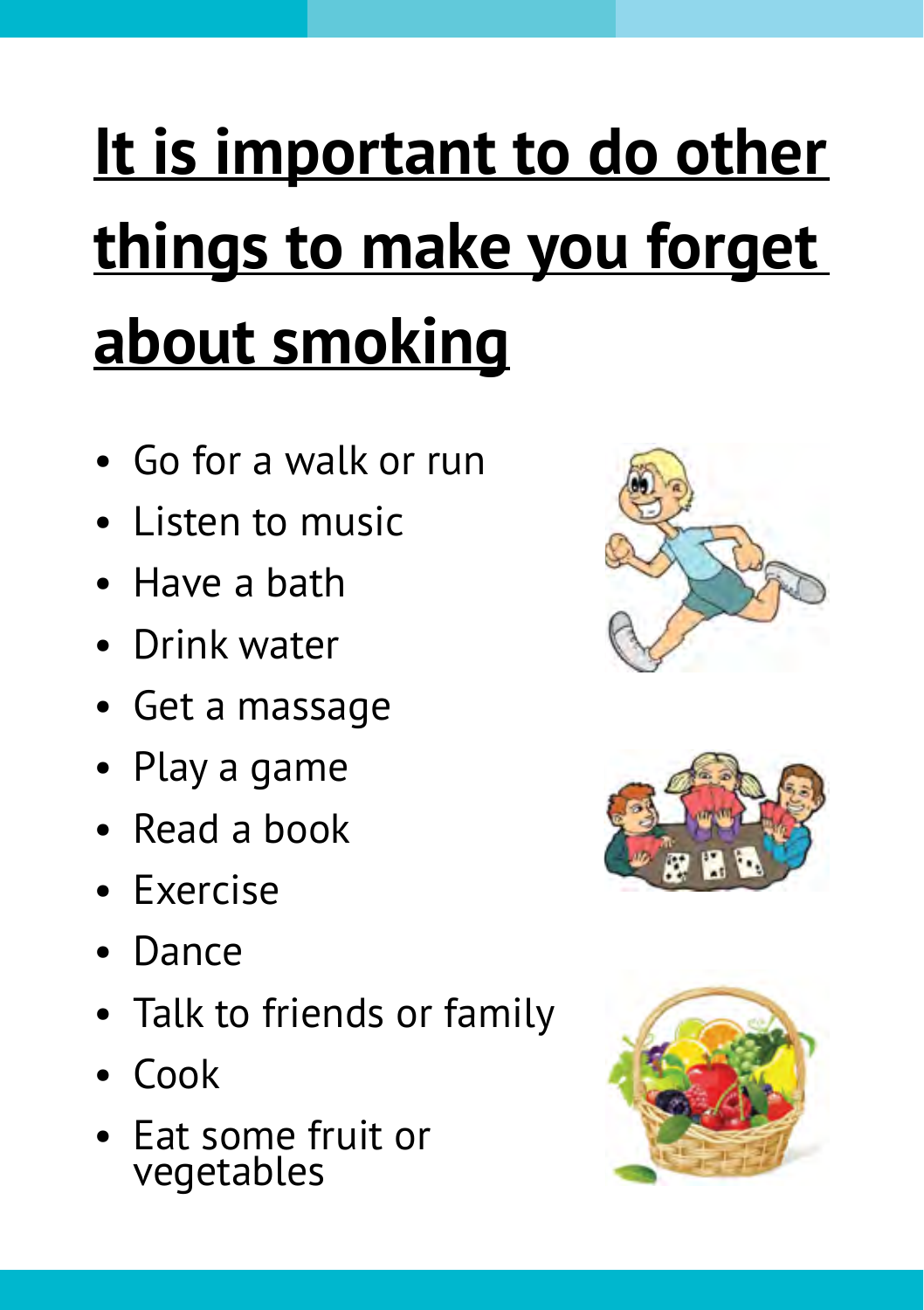#### **Smoking costs lots of money**

Now that you have quit smoking you will have more money to buy:

- Clothes and shoes
- • Games
- • Food
- Netflix
- A holiday
- • iTunes cards
- Movie tickets



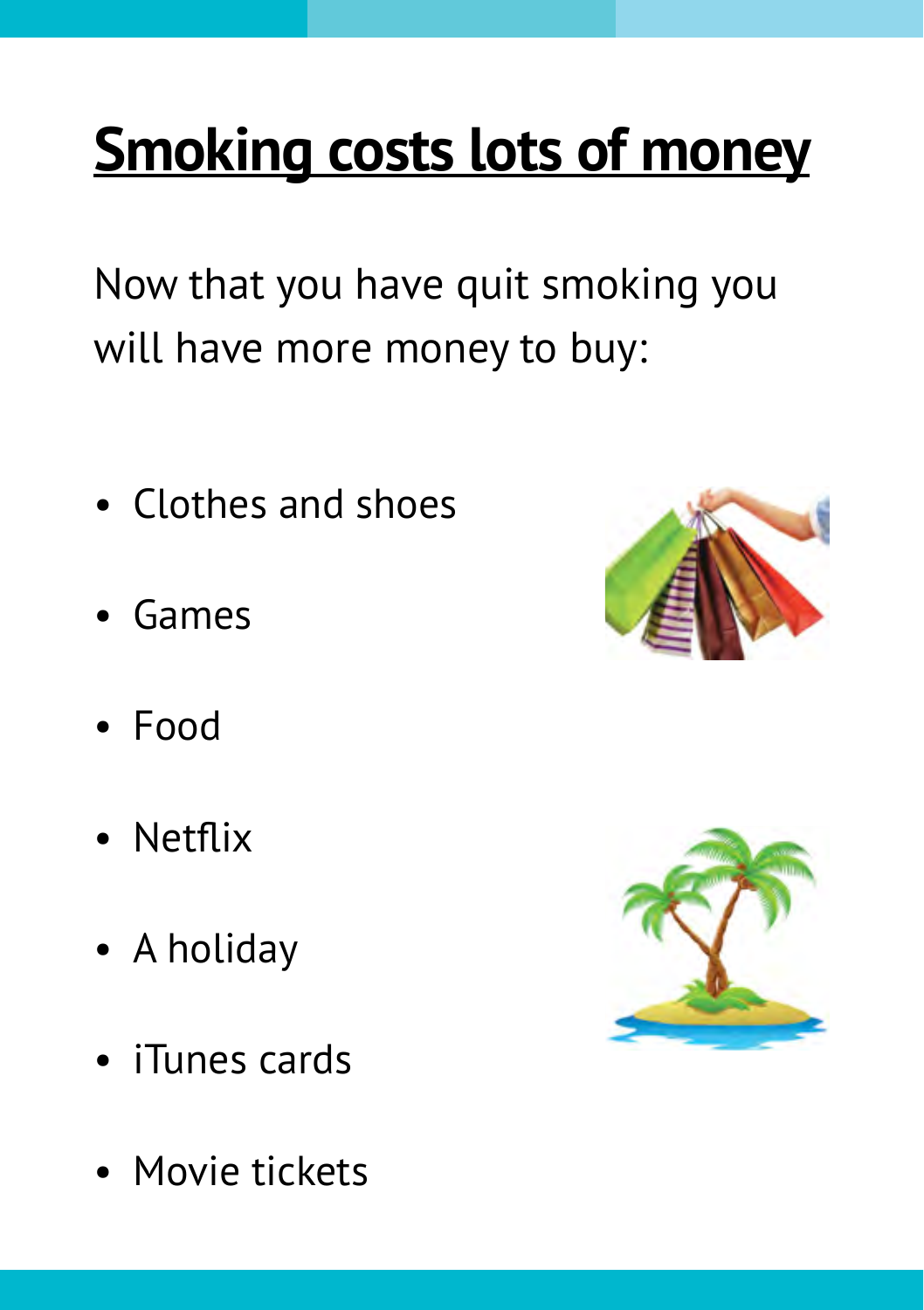#### **Things to remember:**

- Smoking is very bad for you.
- If you quit smoking you may live a longer and healthier life.
- Visit your doctor regularly.
- Keep busy and active to forget about wanting to smoke.
- Talk to friends, family or your carer if you are finding quitting hard.
- • Call the **Quitline** on **13 7848**, if you need any extra help.
- If quitting does not work this time you can try again.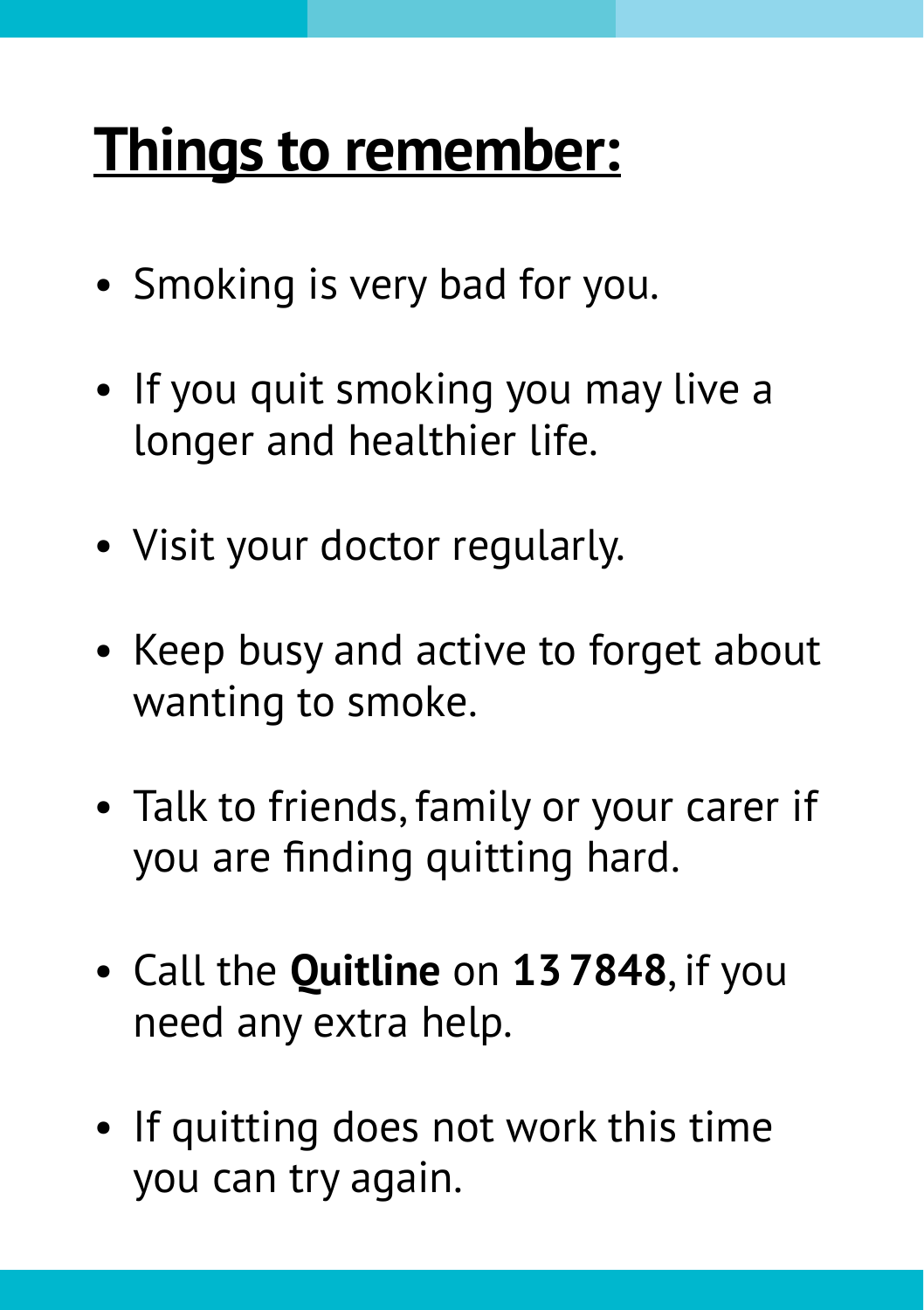If you have an iPhone or android phone there are applications to help you stay a non-smoker.

To find the applications visit the App Store or Google Play store.

If you are having trouble ask a friend, family member or carer to help you.

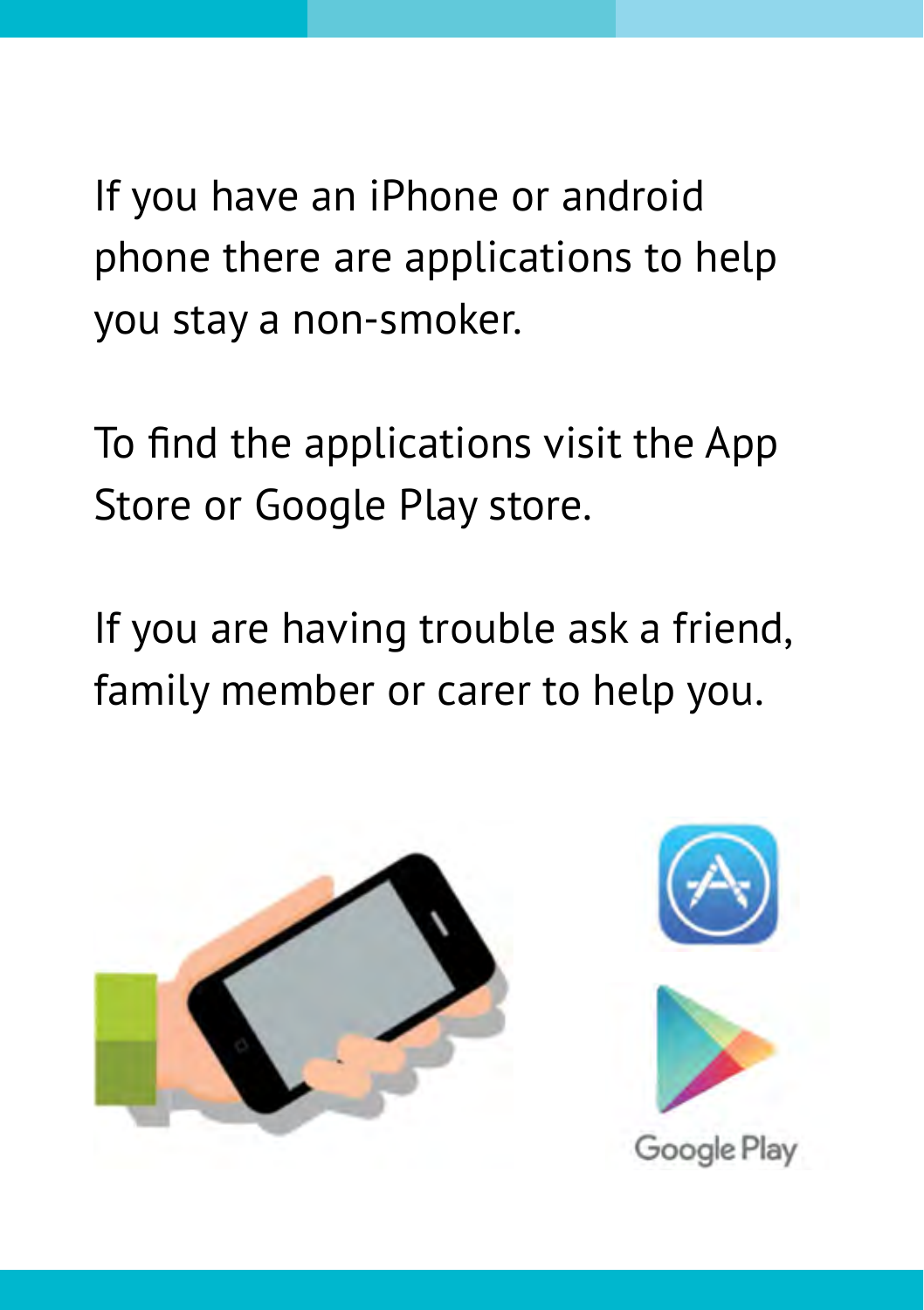